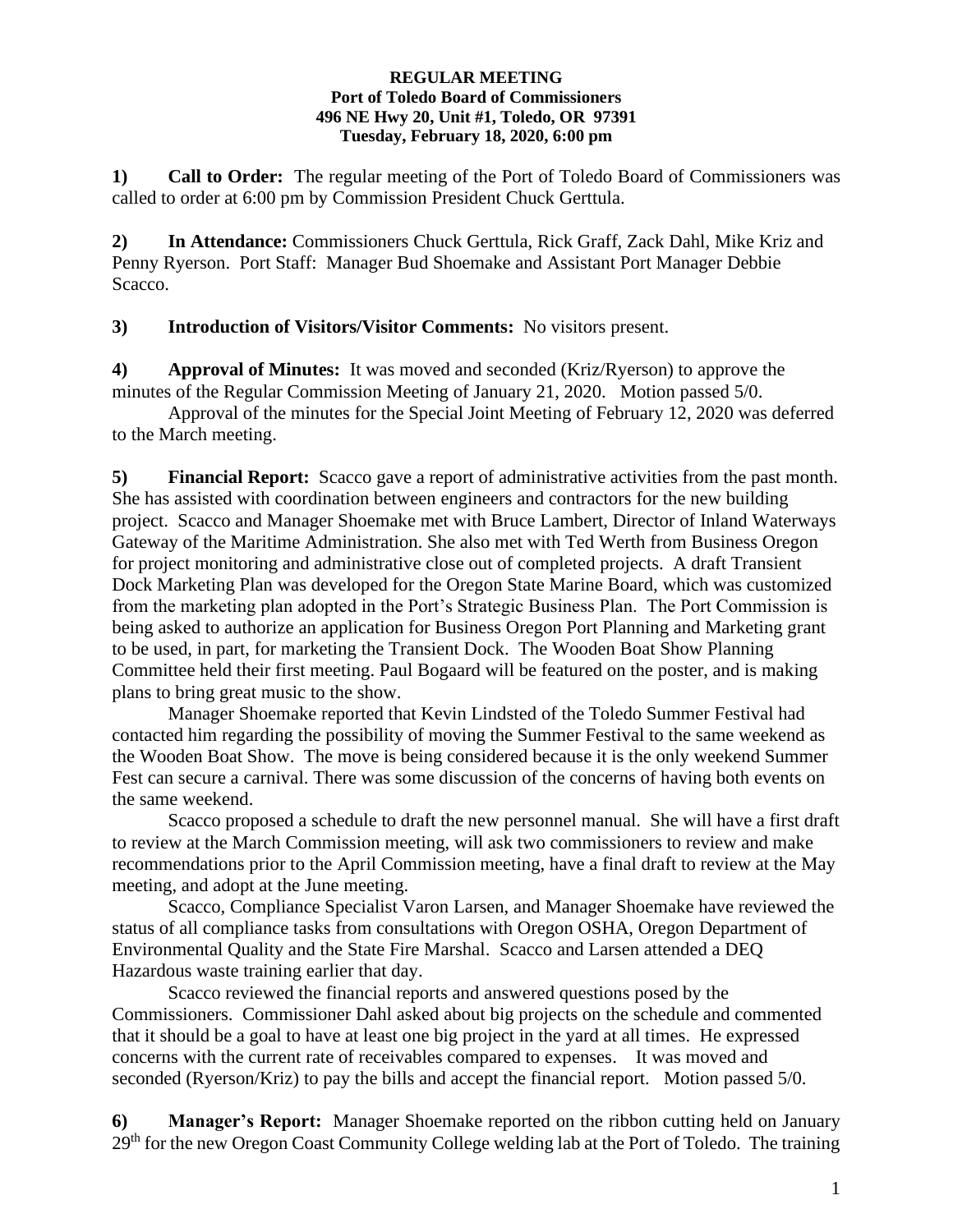program will be run by Oregon Coast Community College and has received a lot of community support. He said he also attended the ribbon cutting for the welding lab in Taft. There are over 100 students on the waiting list to attend the OCCC welding program. Bruce Lambert, the Maritime Administration's Director of the Inland Waterways Gateway for the Pacific Northwest and Alaska visited the Port and attended the ribbon cutting. Director Lambert spent the morning prior to the ribbon cutting with Shoemake and Scacco to brainstorm funding opportunities and then took a tour of the Port and the Port of Newport.

**Oregon State Marine Board – Transient Dock:** The Marine Board has provided its proposal to help the Port relocate the boathouses. The terms of the federal grant used to construct the Transient Dock does not allow for the current placement of the WREC boathouse. Manager Shoemake reviewed OSMB's conceptual drawings of how the boathouses would be arranged with a new ADA accessible dock.

**Shipyard Report**: Manager Shoemake reviewed vessels worked on during the month. There were two haul-outs on the 660-ton lift and seven on the 85-ton lift this past month. He also reviewed the list of upcoming projects which includes fourteen vessels through March 15.

**Shipyard Work Building:** JH Kelly was on site last week to survey the piling in order to determine adjustments to the foundation forms. The forms are being built in Washington, and will be brought to the building site for installation on February 24. Port crews have been doing site prep for the installation of the forms.

**Dredging Update:** David Harlan was hired as the Port's part time Special Projects Coordinator; he is currently the president of PNWA. Harlan will be advocating for the Port for dredging and other projects as needed. Harlan's report regarding the current status of dredge funding was provided to the Commissioners.

**Port Station One – Unit 2:** Jen Kent held an open house in the unit on January 25. Approximately 75 people attended. Manager Shoemake said Kent is not ready to sign a lease yet and is still working on funding, but he has introduced her to Melissa Murphy of Business Oregon and Sarah Means of the Governor's Office to see what resources may be available.

**7) Discussion Items:** Manager Shoemake advised that the previously discussed date for a joint meeting with the Port of Newport will not work. A Doodle calendar poll will be emailed to the Commissioners and the Port of Newport to determine the best date.

**8) Decision Items:** It was moved and seconded (Ryerson/Kriz) to authorize the Port Manager to apply for a Port Planning and Marketing Grant. Manager Shoemake explained that the funding would be used for final engineering to expand the Industrial Park as well as marketing for the Transient Dock, Wooden Boat Show, and road signs. The project would be for \$66,700, with \$50,000 grant and \$16,700 match. Aaron Bretz from the Port of Newport would like to work on joint marketing for the marine trades. Melissa Murphy from Business Oregon is supportive of a partnership between the two Ports to participate in the Oregon Industrial Site Readiness Program. Commissioner Dahl asked when this project would be started, Manager Shoemake replied that it would be for next fiscal year. Motion passed 5/0.

**9) Commissioner Comments:** Commissioner Ryerson had no comments.

Commissioner Kriz commented on how quiet the boatyard is, and said he enjoyed the ribbon cutting for the welding lab.

Commissioner Dahl said the welding lab ribbon cutting was well attended and it was exciting to see the support. He would like to see OCCC expand its vocational options.

Commissioner Graff said he had jury duty during the ribbon cutting and was not able to attend. He said the boatyard is very quiet, but is looking nicely cleaned up.